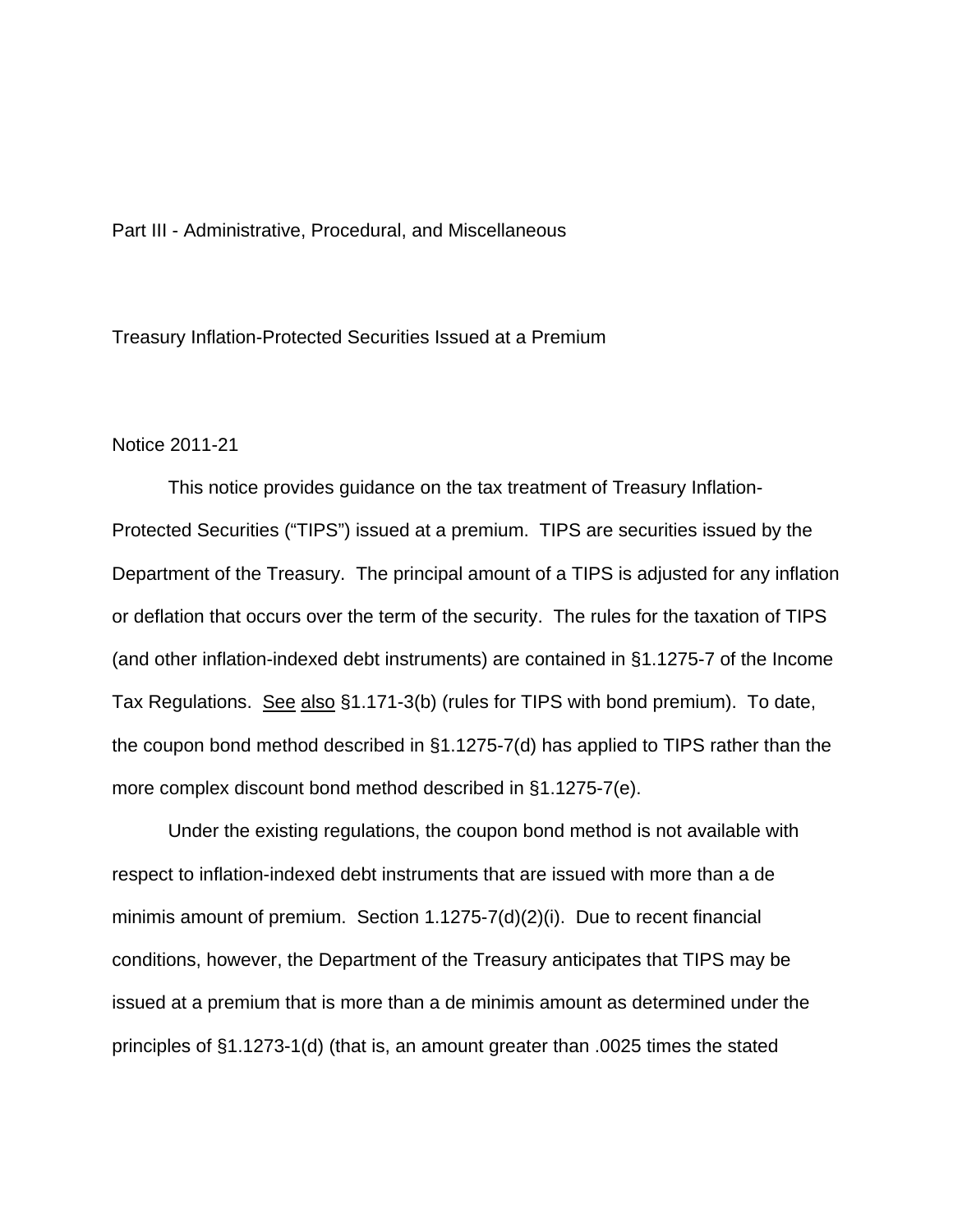principal amount of the security times the number of complete years to the security's maturity).

To provide a more uniform method for the federal income taxation of TIPS, the Internal Revenue Service and the Department of the Treasury plan to issue regulations that will provide that taxpayers must apply the coupon bond method described in §1.1275-7(d) with respect to TIPS issued with more than a de minimis amount of premium. As a result, the discount bond method described in §1.1275-7(e) will not apply to TIPS issued with more than a de minimis amount of premium. The regulations will be effective for TIPS issued on or after April 8, 2011.

## EXAMPLE

The following example illustrates the application of the coupon bond method to TIPS issued at a premium on or after the effective date of the change to §1.1275-7 as described in this notice:

(i) Facts. X, a calendar year taxpayer, purchases at original issuance TIPS with a stated principal amount of \$100,000 and a stated interest rate of .125 percent, compounded semiannually. For purposes of this example, assume that the TIPS are issued in Year 1 on January 1, stated interest is payable on June 30 and December 31 of each year, and that the TIPS mature on December 31, Year 5. X pays \$102,000 for the TIPS, which is the issue price for the TIPS as determined under §1.1275-2(d)(1). Assume that the inflation-adjusted principal amount for the first coupon in Year 1 is \$101,225 (resulting in an interest payment of \$63.27) and for the second coupon in Year 1 is \$102,500 (resulting in an interest payment of \$64.06). X elects to amortize

2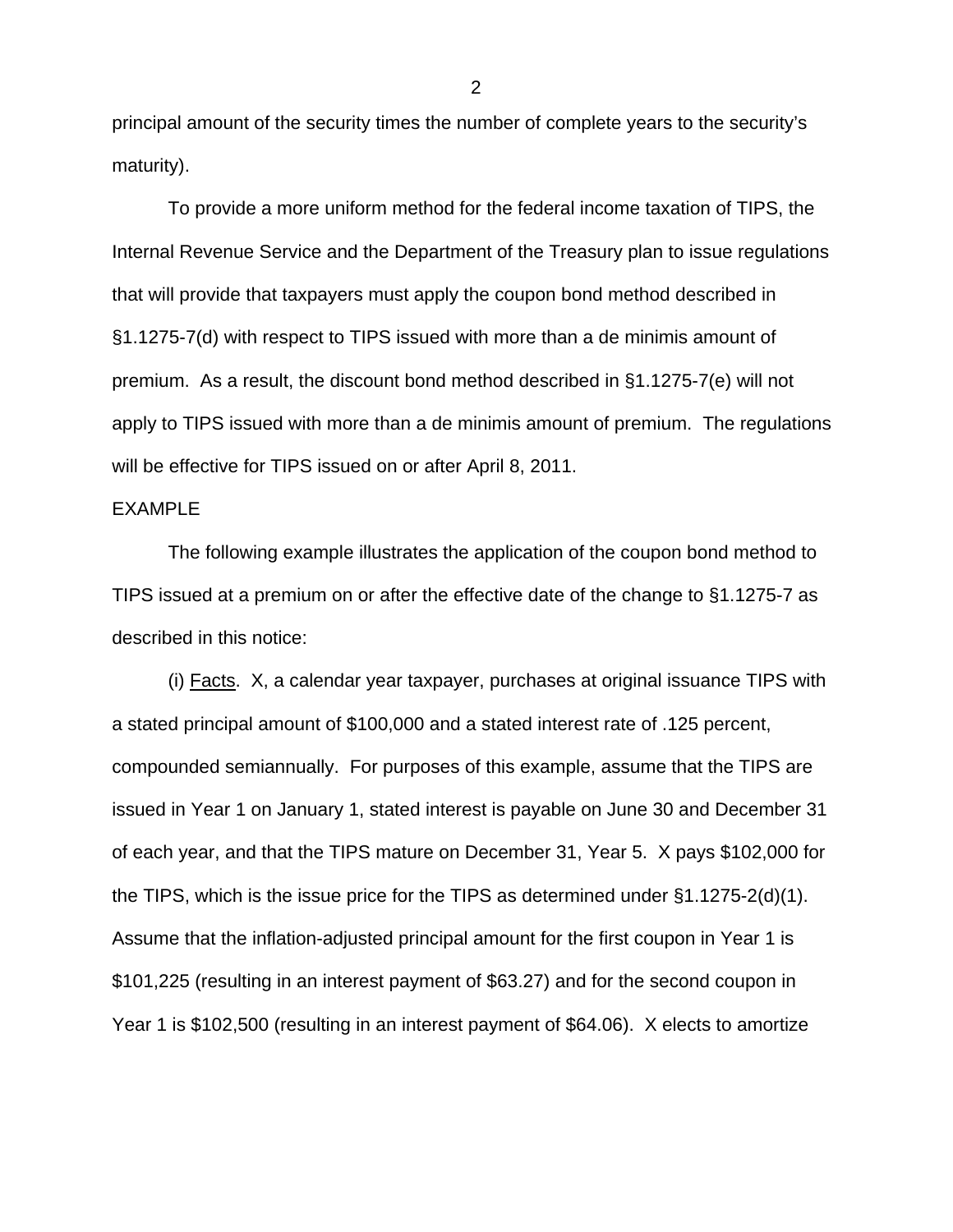bond premium under §1.171-4. (For simplicity, contrary to actual practice, the TIPS in this example were issued on the date with respect to which the calculation of the first coupon began.)

 (ii) Bond premium. The stated interest on the TIPS is qualified stated interest under §1.1273-1(c). X acquired the TIPS with bond premium of \$2,000 (basis of \$102,000 minus the TIPS' stated principal amount of \$100,000). See §§1.171-1(d), 1.171-3(b), and 1.1275-7(f)(3). The  $$2,000$  is more than the de minimis amount of premium for the TIPS of \$1,250 (.0025 times the stated principal amount of the TIPS (\$100,000) times the number of complete years to the TIPS' maturity (5 years)). Although the TIPS were issued with more than a de minimis amount of bond premium, X must use the coupon bond method to determine X's income from the TIPS.

 (iii) Allocation of bond premium. Under §1.171-3(b), the bond premium of \$2,000 is allocable to each semiannual accrual period by assuming that there will be no inflation or deflation over the term of the TIPS. Moreover, for purposes of §1.171-2, the yield of the securities is determined by assuming that there will be no inflation or deflation over their term. Based on this assumption, for purposes of section 171, the TIPS provide for semiannual interest payments of \$62.50 and a \$100,000 payment at maturity. As a result, the yield of the securities for purposes of section 171 is -0.2720 percent, compounded semiannually. Under §1.171-2, the bond premium allocable to an accrual period is the excess of the qualified stated interest allocable to the accrual period (\$62.50 for each accrual period) over the product of the taxpayer's adjusted acquisition price at the beginning of the accrual period (determined without regard to

3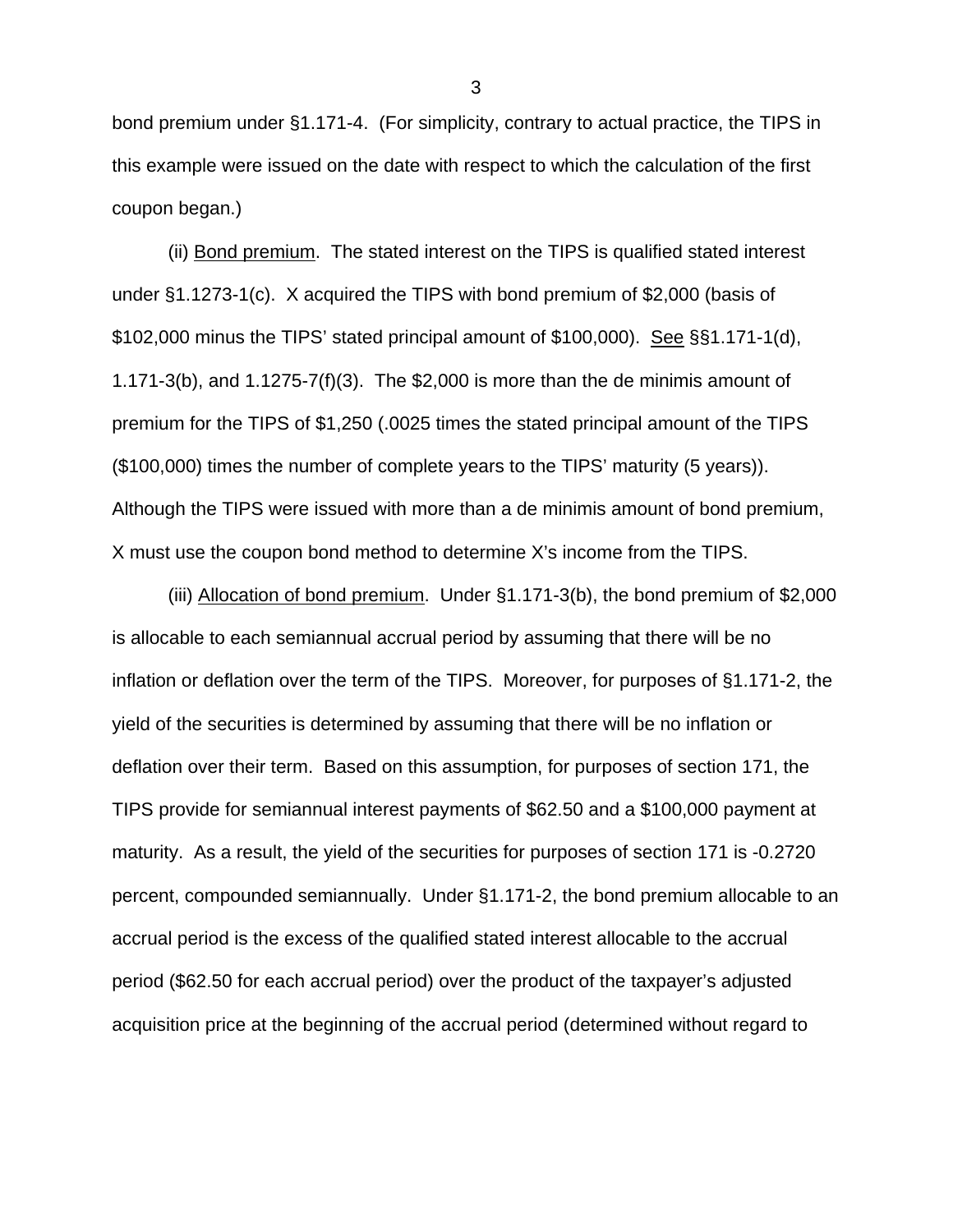any inflation or deflation) and the taxpayer's yield. Therefore, the \$2,000 of bond premium is allocable to each semiannual accrual period in Year 1 as follows: \$201.22 to the accrual period ending on June 30, Year 1 (the excess of the stated interest of \$62.50 over (\$102,000 x -0.002720/2)); and \$200.95 to the accrual period ending on December 31, Year 1 (the excess of the stated interest of \$62.50 over (\$101,798.78 x - 0. 002720/2)).

 (iv) Income determined by applying the coupon bond method and the bond premium rules. Under §1.1275-7(d)(4), the application of the coupon bond method to the TIPS results in a positive inflation adjustment in Year 1 of \$2,500, which is includible in X's income for Year 1. However, because X acquired the TIPS at a premium and elected to amortize the premium, the premium allocable to Year 1 will offset the income on the TIPS as follows: The premium allocable to the first accrual period of \$201.22 first offsets the interest payable for that period of \$63.27. The remaining \$137.95 of premium is treated as a deflation adjustment that offsets the positive inflation adjustment. See §1.171-3(b). The premium allocable to the second accrual period of \$200.95 first offsets the interest payable for that period of \$64.06. The remaining \$136.89 of premium is treated as a deflation adjustment that offsets the remaining positive inflation adjustment. As a result, X does not include in income any of the stated interest received in Year 1 and includes in Year 1 income only \$2,225.16 of the positive inflation adjustment for Year 1 (\$2,500 - \$137.94 - \$136.89).

## DRAFTING INFORMATION

4